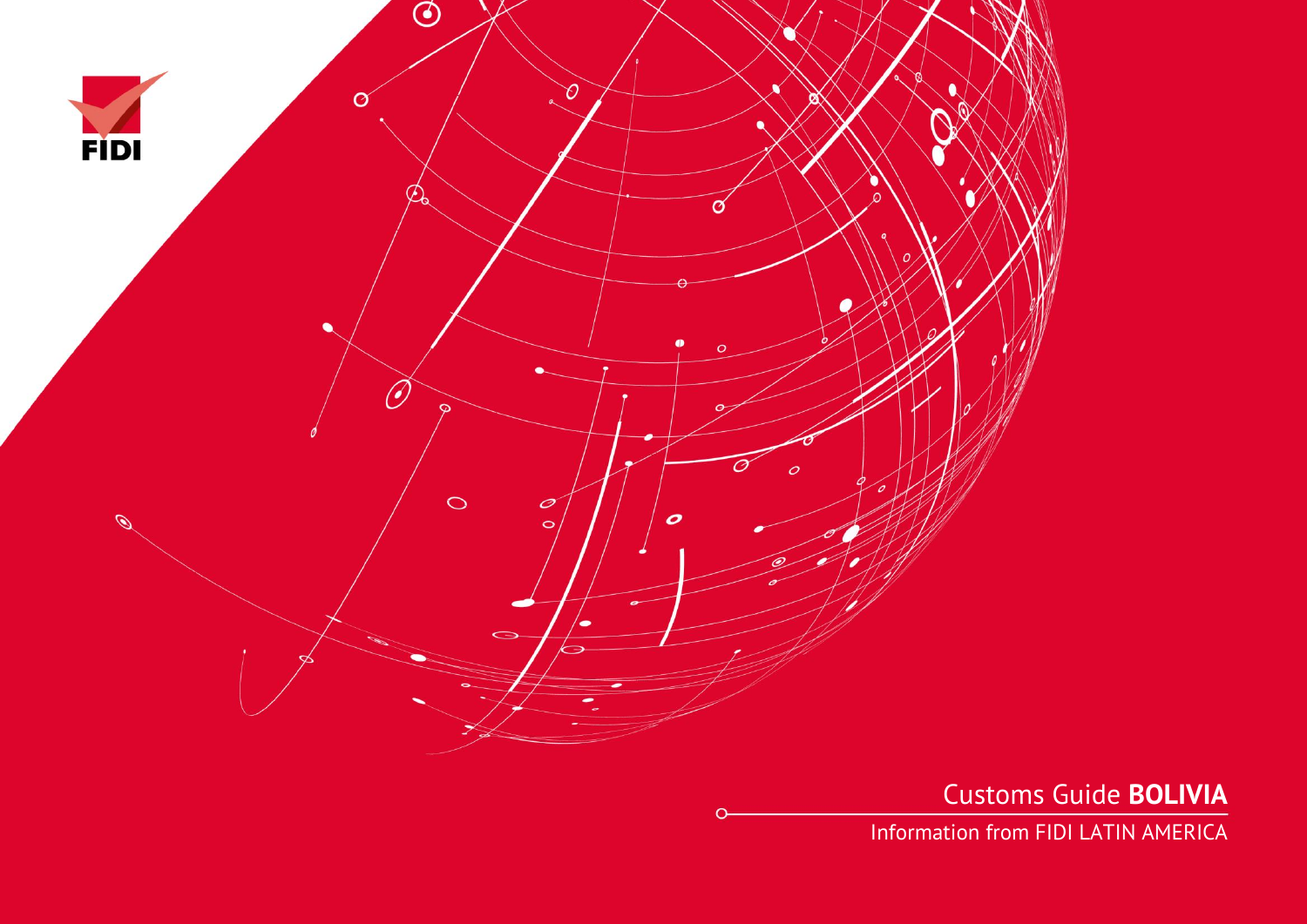## **Customs guide** BOLIVIA

## **The global quality standard for international moving.**

The FAIM label is your global assurance for a smooth, safe and comprehensive relocation process.





| <b>GOODS</b>              | <b>DOCUMENTS REQUIRED</b>                                                                                                                                                                                                                                                                                                                                                                                                                                                                                                                                       | <b>CUSTOMS PRESCRIPTIONS</b>                                                                                                                                                                                                                                                                                                                                                                                                                                                                                                                                                                                                                                                                                                                                                                                                                                   | <b>REMARKS</b>                                                                                                                                                                                                                                                                                                                                                                                                                                                                                                                                                                                                                                                                                                                                                                                                                                                                                                                                                                                                                                                                        |
|---------------------------|-----------------------------------------------------------------------------------------------------------------------------------------------------------------------------------------------------------------------------------------------------------------------------------------------------------------------------------------------------------------------------------------------------------------------------------------------------------------------------------------------------------------------------------------------------------------|----------------------------------------------------------------------------------------------------------------------------------------------------------------------------------------------------------------------------------------------------------------------------------------------------------------------------------------------------------------------------------------------------------------------------------------------------------------------------------------------------------------------------------------------------------------------------------------------------------------------------------------------------------------------------------------------------------------------------------------------------------------------------------------------------------------------------------------------------------------|---------------------------------------------------------------------------------------------------------------------------------------------------------------------------------------------------------------------------------------------------------------------------------------------------------------------------------------------------------------------------------------------------------------------------------------------------------------------------------------------------------------------------------------------------------------------------------------------------------------------------------------------------------------------------------------------------------------------------------------------------------------------------------------------------------------------------------------------------------------------------------------------------------------------------------------------------------------------------------------------------------------------------------------------------------------------------------------|
| <b>Returning Citizens</b> | Original passport with the last entry to<br>Bolivia stamped into the passport.<br>Sworn declaration ("Declaración Jurada")<br>validated by Bolivian Consulate at the origin<br>country.<br>Consular Certificate of Residence.<br>• Migratory certificate ("Flujo Migratorio").<br>Inventory list in Spanish/English.<br>• AWB or B/L or surface freight bills.<br>Insurance Policy.<br>a.<br>Client's ID copy.<br>m.<br><b>Bolivian Customs registration</b><br>("Empadronamiento").<br>ASP-B Registration (Administradora de<br>Servicios Portuarios Bolivia). | Bolivian returning must have lived abroad<br>for more than two (2) years consecutive, if<br>the client arrived to Bolivia within this<br>period, they must not stay more than ninety<br>(90) days per entry.<br>• Franchise for Bolivian returning is up to<br>\$35000 (thirty-five thousands American<br>dollars) (FOB VALUE) duty free for used<br>personal effects. Over this value, the client<br>must pay taxes for the excess.<br>The client must be present in Bolivia during<br>the import process as his presence is<br>required for customs inspection.<br>The arrival of shipment is only permitted in<br>the period between one (1) month before<br>and up to six (6) months after the client<br>arrival.<br>Goods that do not comply with the<br>requirements and conditions of Bolivian<br>customs clearance cannot be imported into<br>Bolivia. | For all shipments to Bolivia via the port of<br>Arica (Chile), the Bill of Lading must read:<br>"Shipment in transit Arica, final destination<br>Bolivia". The cost of the ocean freight needs<br>to be declared on the OBL or at least on one<br>original of the set. The Destination Agent<br>must have all the original documents before<br>the arrival of the shipment at the port.<br>Shipment must be declared as: USED<br>HOUSEHOLD GOODS.<br>• Time for HHGDS import process: about 6 to<br>7 weeks.<br>• The returning citizens are only granted with<br>one importation per family (AIR or SEA or<br>OVERLAND).<br>The vehicles are not considered as personal<br>effects.<br>To register the "Declaracion Jurada" on line<br>the shipper must enter to the Bolivian<br>Customs page www.aduana.gob.bo and<br>follow the steps. The shipper needs the<br>packing list detailed as follows: number of<br>pieces, all electric appliances must specify,<br>model and serial number (no exceptions),<br>weight and values box by box. The total<br>value amount up to \$35000. |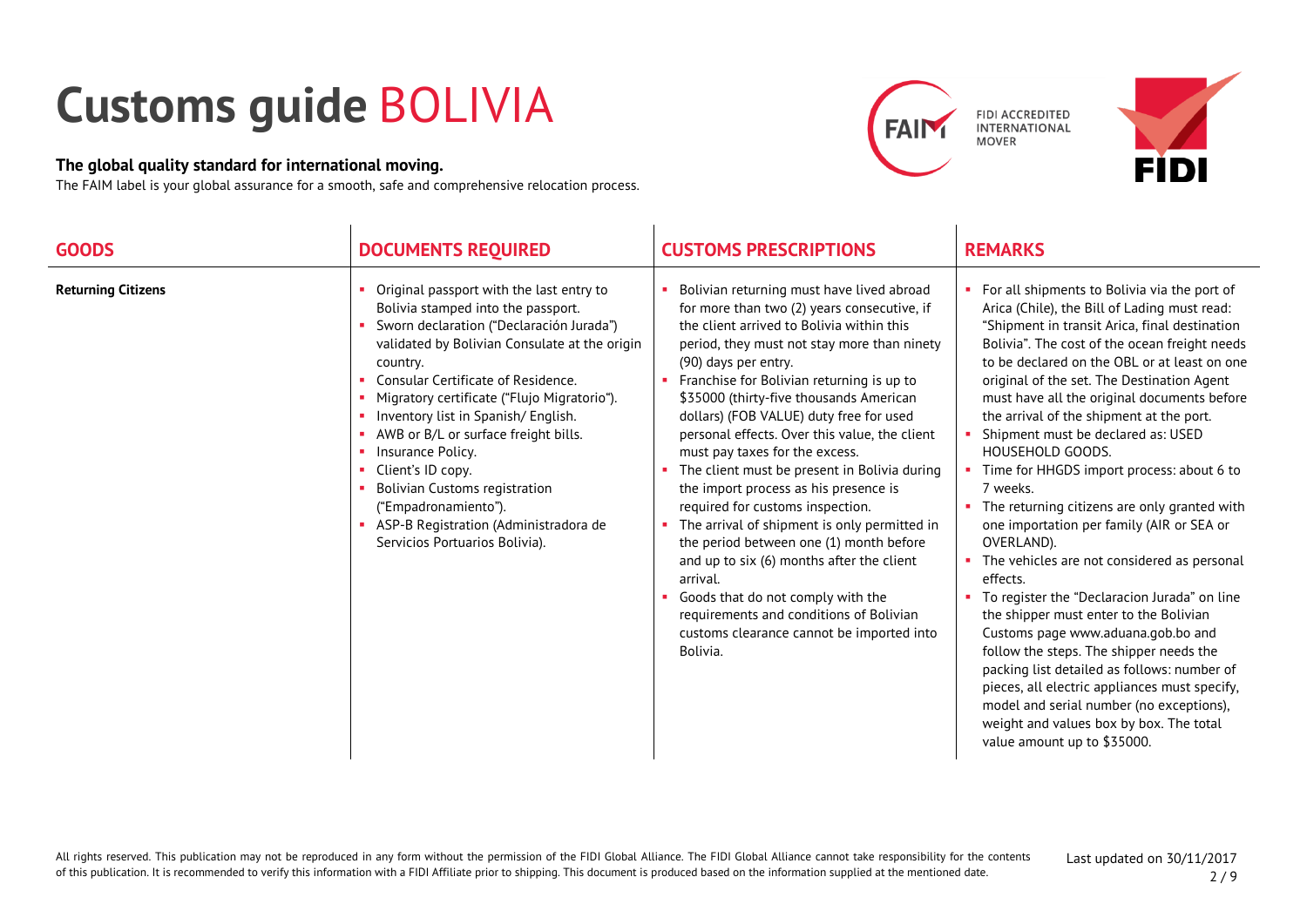| <b>GOODS</b>                | <b>DOCUMENTS REQUIRED</b>                                                                                                                                                                                                                                                                                                                                                                                                                                                                                                                                                                                                                                                  | <b>CUSTOMS PRESCRIPTIONS</b>                                                                                                                                                                                                                                                                                                                                                                                                                                                                                                                                                                                                                                                                                                                                                                     | <b>REMARKS</b>                                                                                                                                                                                                                                                                                                                                                                                                                                                                                                                                                                        |
|-----------------------------|----------------------------------------------------------------------------------------------------------------------------------------------------------------------------------------------------------------------------------------------------------------------------------------------------------------------------------------------------------------------------------------------------------------------------------------------------------------------------------------------------------------------------------------------------------------------------------------------------------------------------------------------------------------------------|--------------------------------------------------------------------------------------------------------------------------------------------------------------------------------------------------------------------------------------------------------------------------------------------------------------------------------------------------------------------------------------------------------------------------------------------------------------------------------------------------------------------------------------------------------------------------------------------------------------------------------------------------------------------------------------------------------------------------------------------------------------------------------------------------|---------------------------------------------------------------------------------------------------------------------------------------------------------------------------------------------------------------------------------------------------------------------------------------------------------------------------------------------------------------------------------------------------------------------------------------------------------------------------------------------------------------------------------------------------------------------------------------|
| <b>Foreign Citizens</b>     | Original passport with visa type "Objeto<br>determinado" stamped into the passport or<br>Visa Mercosur for a foreigner coming from a<br>country member of MERCOSUR: Peru,<br>Argentina, Brazil, Paraguay, Uruguay,<br>Venezuela (suspended), Chile, Colombia,<br>Ecuador, Guyana and Surinam.<br>Sworn declaration ("Declaración Jurada")<br>validated by Bolivian Embassy at the origin<br>country.<br>Work letter validated by the Labour Ministry.<br>• Work contract of at least 1 year.<br>Proof of address abroad.<br>Inventory list in Spanish/English.<br>AWB or B/L or surface freight bills.<br>Insurance Policy.<br>• Migratory certificate (Flujo Migratorio). | • Franchise is up to \$35000 (thirty-five<br>thousands American dollars) duty free for<br>used personal effects. Over this value, pay<br>taxes on the excess.<br>The customer must be present in Bolivia<br>during the import process as his presence is<br>required for customs inspections.<br>• The arrival of shipment is only permitted<br>during the period between one (1) month<br>before and up to six (6) months after the<br>client arrival.<br>• Goods that do not comply with the<br>requirements and conditions of Bolivian<br>customs clearance cannot be imported with<br>tax exception into Bolivia.                                                                                                                                                                            | • Same as above.                                                                                                                                                                                                                                                                                                                                                                                                                                                                                                                                                                      |
| <b>Diplomatic Shipments</b> | Original passport with the diplomatic visa<br>stamped.<br>Application letter from the Embassy<br>requesting the Diplomatic Accreditation to<br>Bolivian Foreign Ministry.<br>• Diplomatic Accreditation Letter with the<br>name and the position of the customer.<br>• Diplomatic ID issued by Bolivian Foreign<br>Ministry.<br>• Packing list signed and stamped by the<br>Embassy.<br>• Transport documents: AWB/BL/MIC/ or CRT<br>(original).<br>• Tax Exemption Form.<br>Value Declaration or administrative<br>certificate (issued sealed and signed by the<br>Embassy).                                                                                              | B/L must show the customer's name and<br>number as it shows in the passport.<br>• The B/L must show the sea freight or air<br>Freight Certificate issued by the shipping<br>line.<br>The Tax Exemption Form must be filled in<br>by the customs broker, sealed and signed by<br>the Embassy).<br>• The Value Declaration or administrative<br>certificate must be issued sealed and signed<br>by the Embassy.<br>• Franchise for diplomatic shipments is<br>determined according to the position and<br>activities the customer will perform in his<br>diplomatic mission.<br>• The customer must be present in Bolivia<br>during the import process.<br>• The arrival of the shipment is only permitted<br>during the period between one (1) month<br>before and up to six (6) months after the | • Customs clearance takes approx. 25 days if<br>the Embassy has all documents ready.<br>• Vehicles are allowed to be imported as a<br>diplomatic shipment. The franchise is<br>determined according to the position and<br>activities the customer will perform in his<br>diplomatic mission.<br>Prohibited household goods: cosmetics<br>$\mathbf{u}$ .<br>(perfumes, creams, shampoo, disposable<br>diapers, medicines, detergents, soaps,<br>liquids, spices, edible (including sealed or<br>canned), tea, oil, weapons, skin stuffed<br>animals, artworks, pornographic material. |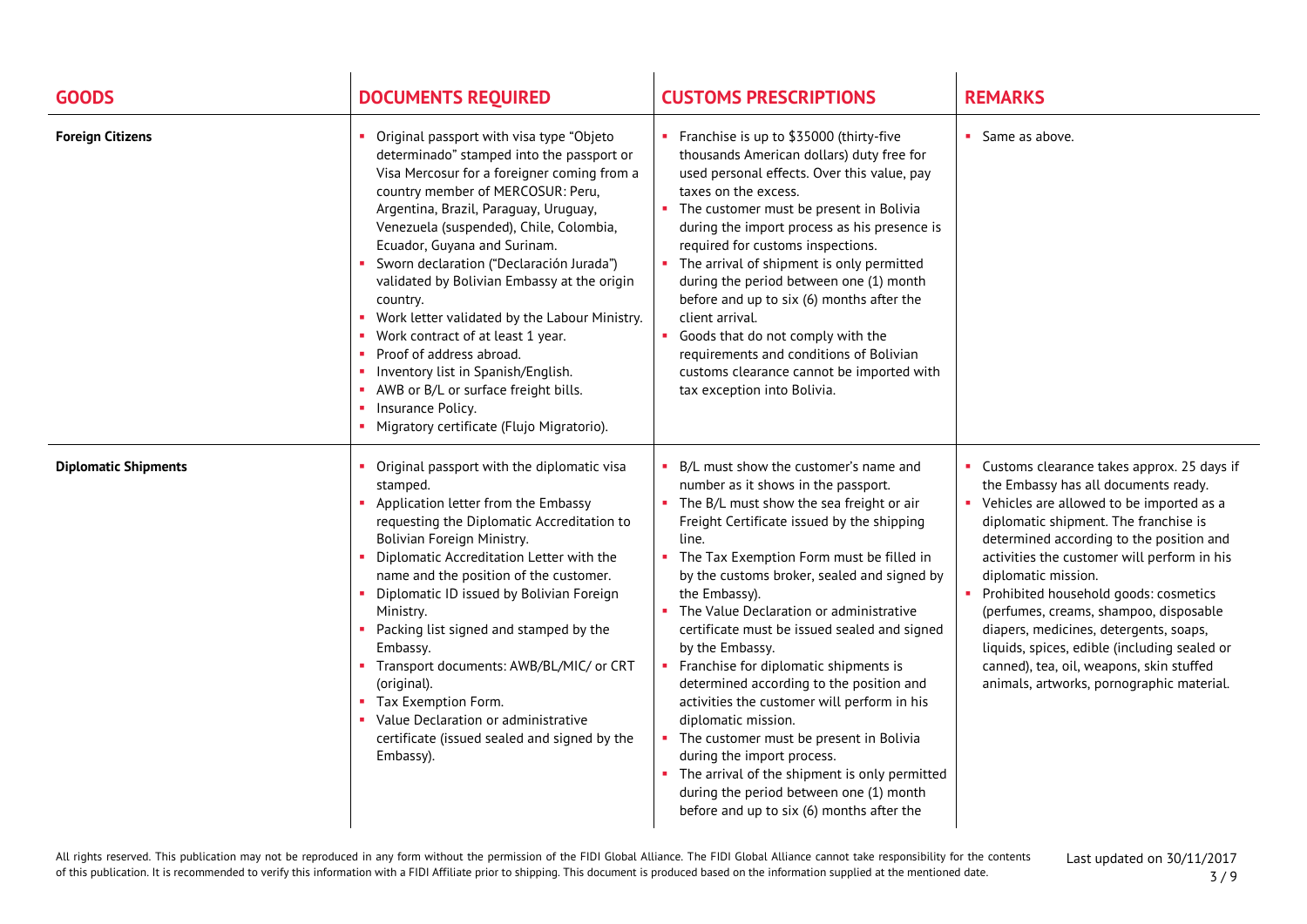| <b>GOODS</b>                               | <b>DOCUMENTS REQUIRED</b>                                                                                                                                                                           | <b>CUSTOMS PRESCRIPTIONS</b>                                                                                                                                                                                                                                                                                                                                     | <b>REMARKS</b>                                                                                              |
|--------------------------------------------|-----------------------------------------------------------------------------------------------------------------------------------------------------------------------------------------------------|------------------------------------------------------------------------------------------------------------------------------------------------------------------------------------------------------------------------------------------------------------------------------------------------------------------------------------------------------------------|-------------------------------------------------------------------------------------------------------------|
|                                            |                                                                                                                                                                                                     | shipper arrival.<br>• Goods that do not comply with the<br>requirements and conditions of Bolivian<br>customs clearance cannot be imported into<br>Bolivia.<br>For diplomatic shipments, up to 6 litres of<br>alcohol can be imported as part of the<br>household good items.                                                                                    |                                                                                                             |
| <b>Inheritance</b>                         |                                                                                                                                                                                                     |                                                                                                                                                                                                                                                                                                                                                                  | • Contact your destination agent for more<br>information.                                                   |
| <b>New Furniture &amp; Household Goods</b> | Commercial Invoice.<br>$\mathbf{H}$<br>B.L or AWB.<br>• Insurance Policy.<br>B/L or AWB - CRT - MIC/DTA.<br>п.<br>• Import Authorization (prior permission to<br>import furniture and new clothes). | An accredited verification company must<br>intervene if value exceeds USD 1.000 .-.<br>Subject to payment of duties of 42% over<br>CIF Value in case of private or personal<br>shipments.<br>No duties for Diplomatic Shipments.                                                                                                                                 |                                                                                                             |
| <b>Works of Art &amp; Antiques</b>         | Commercial invoice from seller.<br>List detailing the Works of Art.<br>$\mathbf{u}$ .<br>Export permit from country of origin.<br>$\mathbf{u}$<br>B/L or AWB.<br>п.<br>• Insurance Policy.          | Subject to payment of duties of approx. 32%<br>over CIF Value for private and personal<br>shipments.<br>If included in a Household Goods shipment,<br>a complementary (detailed) packing list I<br>required, entitled as "Works of art/Antiques,"<br>specifying the value as per the commercial<br>invoice, item by item.<br>Duty free for diplomatic shipments. |                                                                                                             |
| <b>Electrical Appliances</b>               | • Same as New Furniture and Household<br>Goods above.<br>Detailed inventory of features such as<br>model, serial number, brand and<br>provenance.                                                   | Duty free for diplomatic shipments.<br>• Electrical appliances pay 42% of duties over<br>CIF value.<br>• Personal computers and printers pay 32%<br>duties over CIF value.<br>The above is only applicable to private and<br>personal shipments.                                                                                                                 | • Electrical appliances entail TV sets, sewing<br>machines, video sets, personal computers<br>and printers. |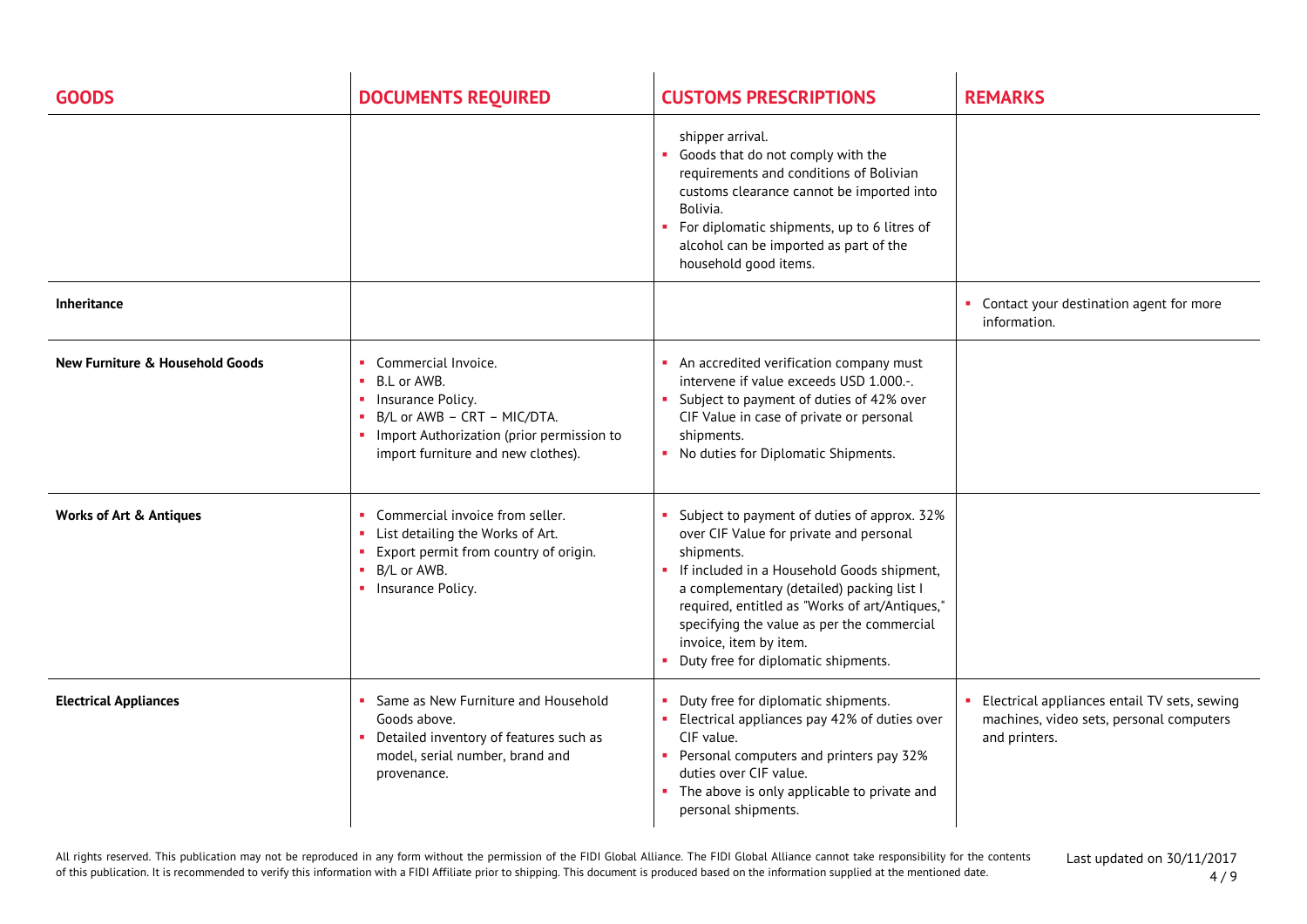| <b>GOODS</b>                        | <b>DOCUMENTS REQUIRED</b>                                                                                                                                                                                                                                                                                              | <b>CUSTOMS PRESCRIPTIONS</b>                                                                                                                                                                                                         | <b>REMARKS</b>                                                                                                                                                                                                                                     |
|-------------------------------------|------------------------------------------------------------------------------------------------------------------------------------------------------------------------------------------------------------------------------------------------------------------------------------------------------------------------|--------------------------------------------------------------------------------------------------------------------------------------------------------------------------------------------------------------------------------------|----------------------------------------------------------------------------------------------------------------------------------------------------------------------------------------------------------------------------------------------------|
| <b>Presents &amp; Souvenirs</b>     | If value is less than \$300, no documents are<br>required.<br>• Otherwise, the documentation required is<br>the same as New Furniture and Household<br>Goods above.                                                                                                                                                    | Subject to the payment of approx. 32% over<br>CIF value for private and personal<br>shipments.<br>Duty free for diplomatic shipments.                                                                                                |                                                                                                                                                                                                                                                    |
| Motor vehicles & Other Vehicles     | • Original invoice.<br>• Original of Bill of Lading or Airway Bill.<br>• Valid passport.<br>• Certificate of good operation.<br>Technical report (technical pollution<br>inspection and good performance).<br>• Card of Property and Certificate of origin.                                                            | Subject to payment of 52% over CIF value<br>for private and personal shipments.<br>Duty free for diplomatic missions.                                                                                                                | In case there is no Commercial Invoice for a<br>used car, an accredited verification company<br>in Bolivia must intervene.<br>• With such purpose, a complete detail of the<br>general and technical characteristics should<br>be sent to Bolivia. |
| Machinery, Appliances & Spare parts | Same as Motor vehicles and other vehicles<br>above.                                                                                                                                                                                                                                                                    | Duty free for diplomatic missions.<br>• Subject to the payment of duties of approx.<br>32% over CIF value for private and personal<br>shipments.<br>If they are part of a Household Goods<br>shipment, no documentation is required. | Should be listed only on respective packing<br>list.<br>Industrial machinery and equipment have a<br>special treatment.                                                                                                                            |
| <b>Alcoholic Beverages</b>          |                                                                                                                                                                                                                                                                                                                        | • Limited Allowance:<br>• Diplomats: 6 litres.<br>• Non-diplomats: 3 litres.                                                                                                                                                         |                                                                                                                                                                                                                                                    |
| <b>Pets</b>                         | • Health certificate issued by an official<br>veterinarian at the origin city.<br>• Vaccines certificate issued at the origin city.<br>• Zoo sanitary certificate (issued by an<br>authorized organization at origin).<br>• Zoo sanitary certificate to be issued in<br>Bolivia.<br>• Certificate of value of the pet. | Subject to payment of 30 % duties over CIF<br>value for private and personal shipments.<br>In addition, charges are applied over the<br>time pets stayed at Bolivian customs.<br>Duty free for diplomatic missions.                  | • Time of dispatch: 3 days.                                                                                                                                                                                                                        |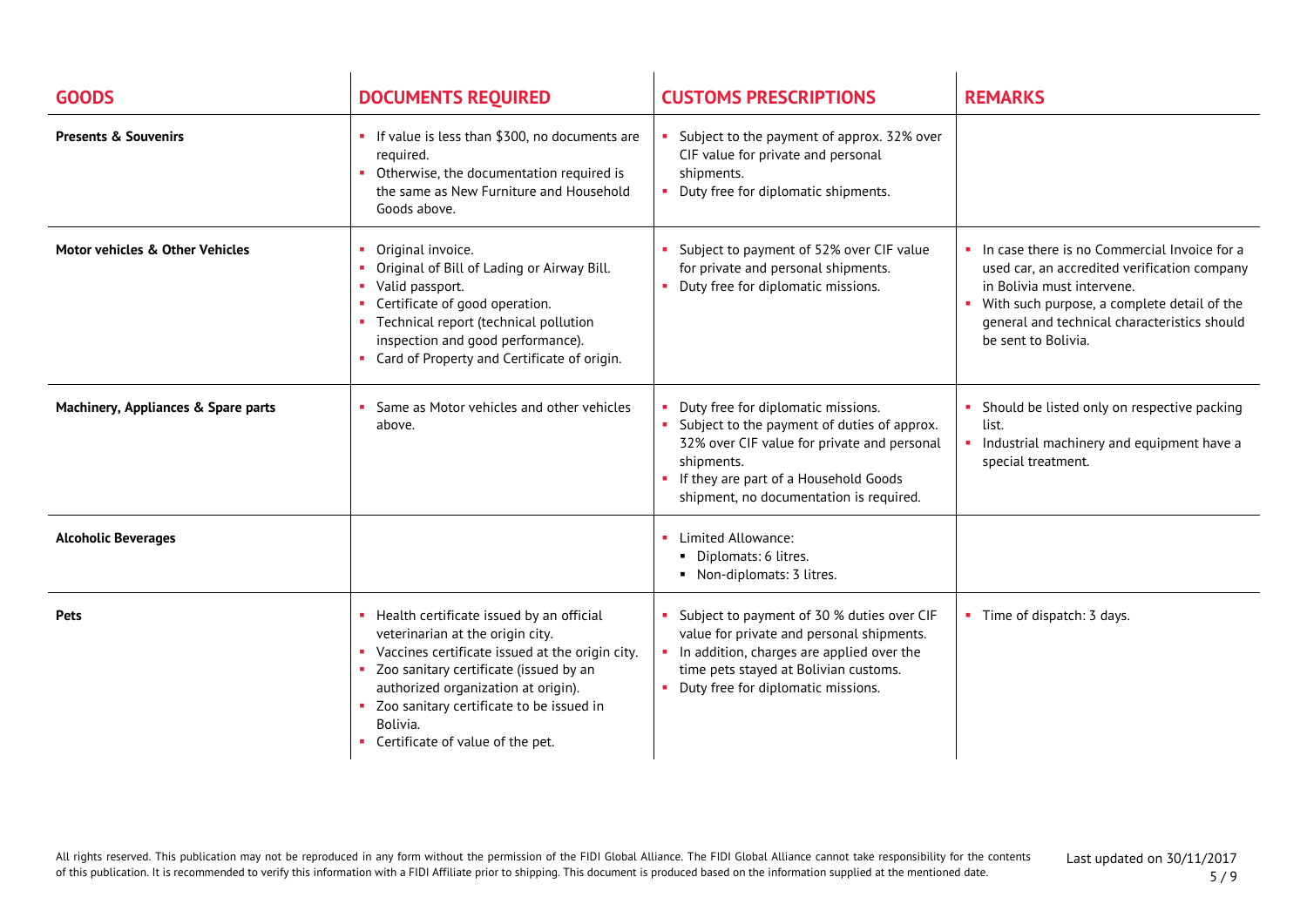| <b>GOODS</b>                                            | <b>DOCUMENTS REQUIRED</b> | <b>CUSTOMS PRESCRIPTIONS</b>                                                                                                                                                                                                                                                                                                                                                                                                                                                   | <b>REMARKS</b>                                                                        |
|---------------------------------------------------------|---------------------------|--------------------------------------------------------------------------------------------------------------------------------------------------------------------------------------------------------------------------------------------------------------------------------------------------------------------------------------------------------------------------------------------------------------------------------------------------------------------------------|---------------------------------------------------------------------------------------|
| <b>Prohibited Items</b>                                 |                           | • Food in general (including sealed or<br>canned).<br>• Medicines.<br>Plants.<br><b>COL</b><br>• Narcotics.<br>• Drugs.<br><b>Explosives.</b><br>• Pornographic material.<br>• Firearms, weapons & ammunitions.<br>Precursors and refrigerators with gas R-12.<br>Perfumes.<br>m.<br>Creams.<br>• Shampoo.<br>• Disposable diapers.<br>• Detergents & soaps.<br>· Liquids.<br>Spices.<br>٠<br>Tea.<br>×.<br>$\blacksquare$ Oil.<br>• Skin stuffed animals.<br><b>Artworks.</b> | • Limited allowance for alcoholic beverages -<br>see under Alcoholic Beverages above. |
| <b>Wood Articles</b>                                    |                           | By new regulations of SENASAG (Bolivian<br>organization plagues control), any shipping<br>containing wood, like finished furniture,<br>adornments, packing material, etc., must be<br>fumigated at destination in order to have a<br>Phytosanitary Certificate issued by this<br>organization.                                                                                                                                                                                 |                                                                                       |
| Manufactured objects that contaminate the<br>atmosphere |                           | • For regulations of IBMETRO (Institute of<br>Quality Norms of Bolivia - pollution control),<br>shipments containing items that could<br>contaminate the atmosphere (like<br>refrigerators - R22 gas, motors, oxygen<br>tanks, vehicles, etc.) must be inspected at<br>destination in order to obtain the CGO<br>(Comisión Gubernamental del Ozono)                                                                                                                            |                                                                                       |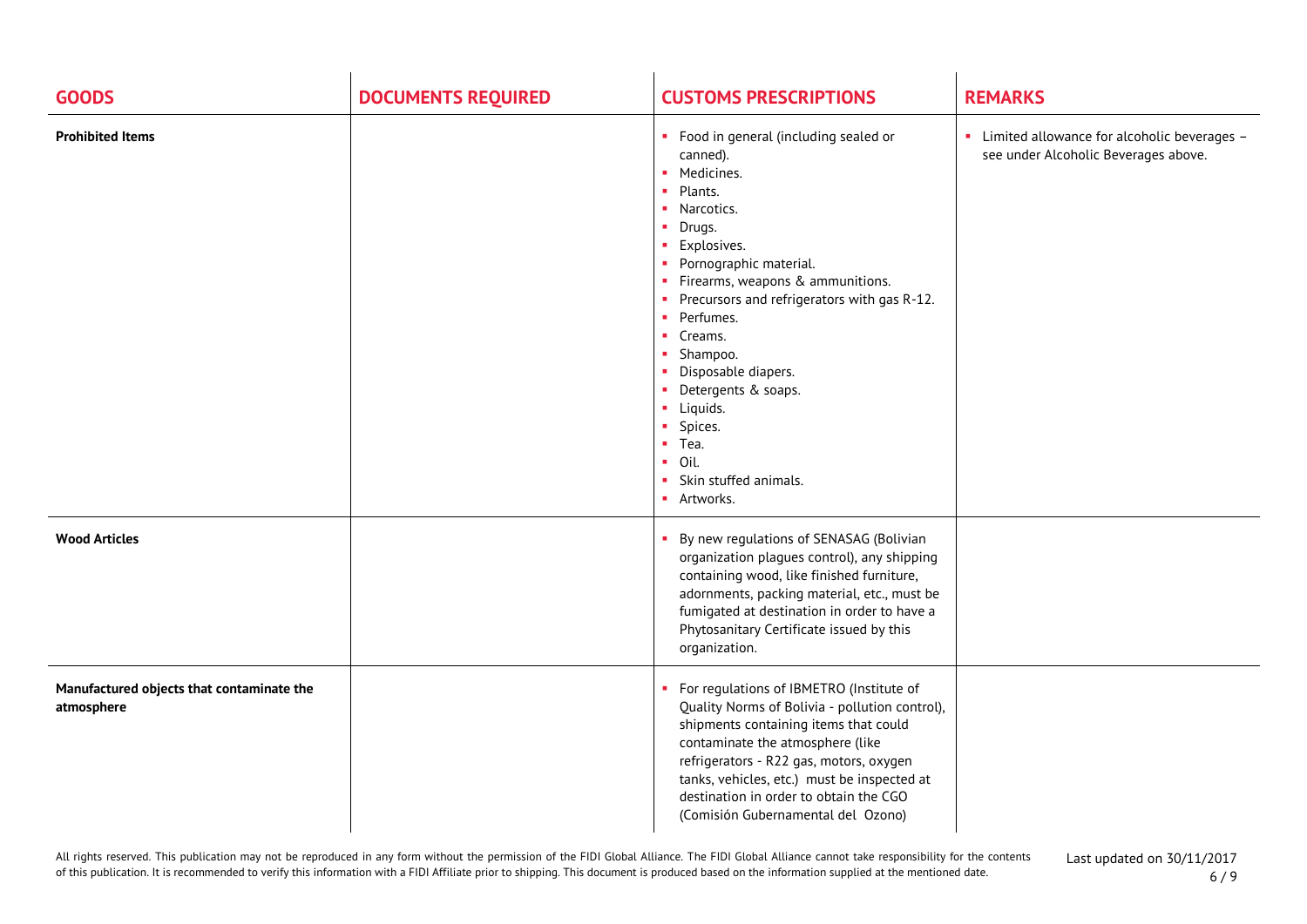| <b>GOODS</b>                                         | <b>DOCUMENTS REQUIRED</b> | <b>CUSTOMS PRESCRIPTIONS</b>                                                                                                                                                                                                                                                                                                                                                                                                                                                                                                                                                                                                                                                                                                                                                                                                                                                                                                                                                                                                                                                                                                                                                                                                                       | <b>REMARKS</b>                                                                                                                                                                                                                                                                                                                   |
|------------------------------------------------------|---------------------------|----------------------------------------------------------------------------------------------------------------------------------------------------------------------------------------------------------------------------------------------------------------------------------------------------------------------------------------------------------------------------------------------------------------------------------------------------------------------------------------------------------------------------------------------------------------------------------------------------------------------------------------------------------------------------------------------------------------------------------------------------------------------------------------------------------------------------------------------------------------------------------------------------------------------------------------------------------------------------------------------------------------------------------------------------------------------------------------------------------------------------------------------------------------------------------------------------------------------------------------------------|----------------------------------------------------------------------------------------------------------------------------------------------------------------------------------------------------------------------------------------------------------------------------------------------------------------------------------|
|                                                      |                           | Certification of gases                                                                                                                                                                                                                                                                                                                                                                                                                                                                                                                                                                                                                                                                                                                                                                                                                                                                                                                                                                                                                                                                                                                                                                                                                             |                                                                                                                                                                                                                                                                                                                                  |
| Fumigation of imported and exported wooden<br>crates |                           | The Bolivian Government adopted ISPM-15<br>(International standards for Phytosanitary<br>Measures Publication 15) Guidelines for<br>Regulating Wood Packaging Material in<br>International Trade (aka NIFM-15) to<br>standardise the treatment of wood packing<br>materials used for the transport of goods.<br>Shipments into or out of the country in<br>wooden packaging need to have a seal,<br>certifying that the shipment has received the<br>required treatment (HT = Heated Treatment<br>[a minimum wood core temperature of 56°C<br>for a minimum of 30 minutes] or fumigation<br>with Methyl Bromide (MT). The minimum<br>temperature should not be less than 10°C<br>and the minimum exposure time should not<br>fall below 16 hours.<br>• The treatments established in the present<br>regulation have the intent to reduce the<br>introduction and/or the dissemination of<br>quarantine plagues associated to the wood<br>packing.<br>The wood packing material must be marked<br>in a visible location on each article, on at<br>least two opposite sides of the article with a<br>legible and permanent mark in black ink.<br>• Labels and adhesives are not allowed.<br>The approved format of the mark should be<br>as follows: | • This regulation does not apply to wood<br>packing materials manufactured of:<br>Raw wood of 6 mm thickness or less.<br>• Processed wood produced by glue, heat<br>and pressure, or a combination thereof.<br>• Plywood sheets & agglomerated sawdust<br>sheet.<br>• Oriented wooden fibre sheets.<br>• Sawdust & Wooden fibre. |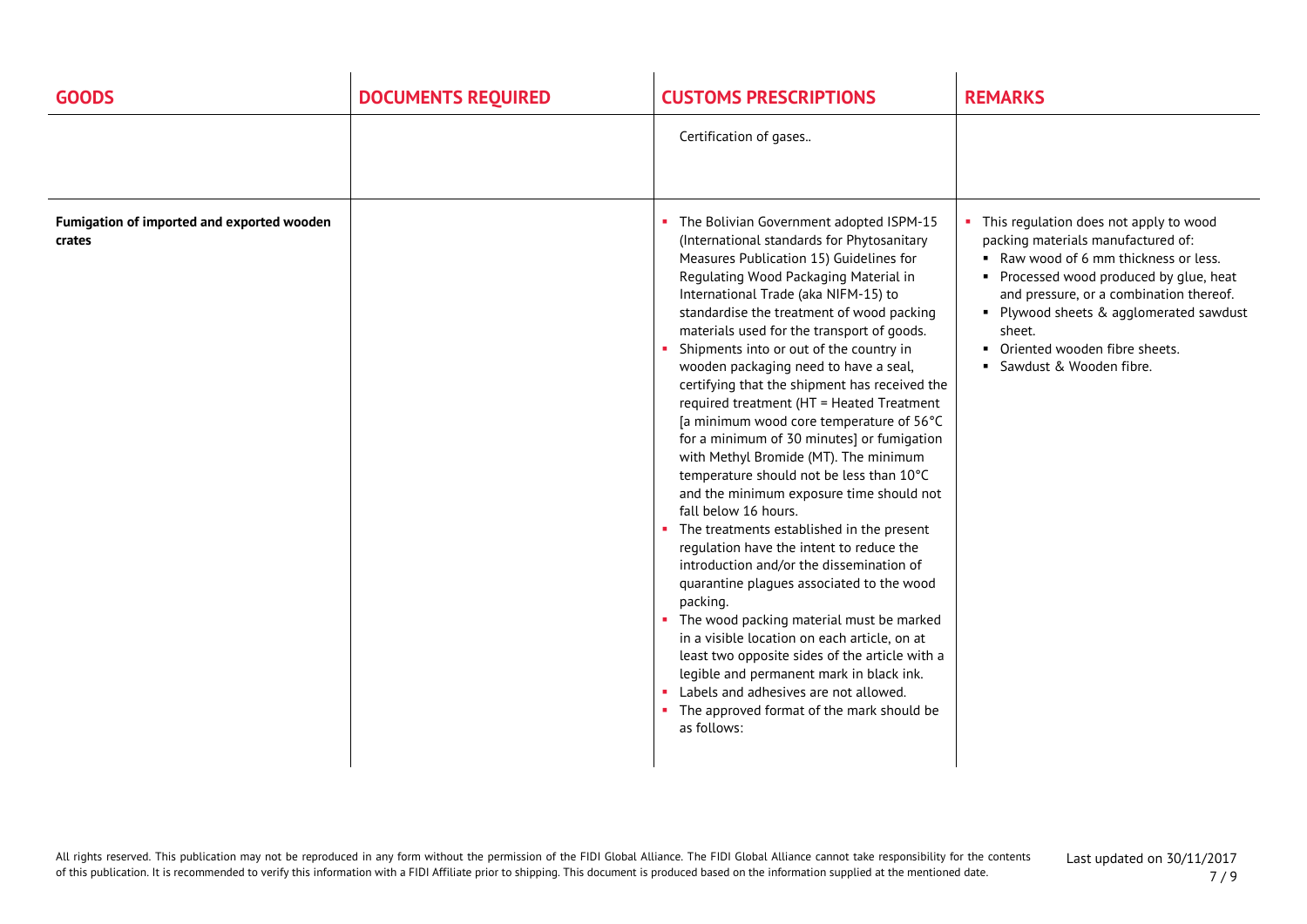| <b>GOODS</b> | <b>DOCUMENTS REQUIRED</b> | <b>CUSTOMS PRESCRIPTIONS</b>                                                                                                                                                                                                                                                              | <b>REMARKS</b> |
|--------------|---------------------------|-------------------------------------------------------------------------------------------------------------------------------------------------------------------------------------------------------------------------------------------------------------------------------------------|----------------|
|              |                           | 'nД.<br>XX - 000<br>YY<br>Where XX is the country code, ooo the producer<br>number, YY the treatment type, and AAA the<br>inspection agency logo.<br>• If a shipment arrives without this seal, it will<br>be returned to the origin country at the<br>shipper's/origin Agent's expenses. |                |